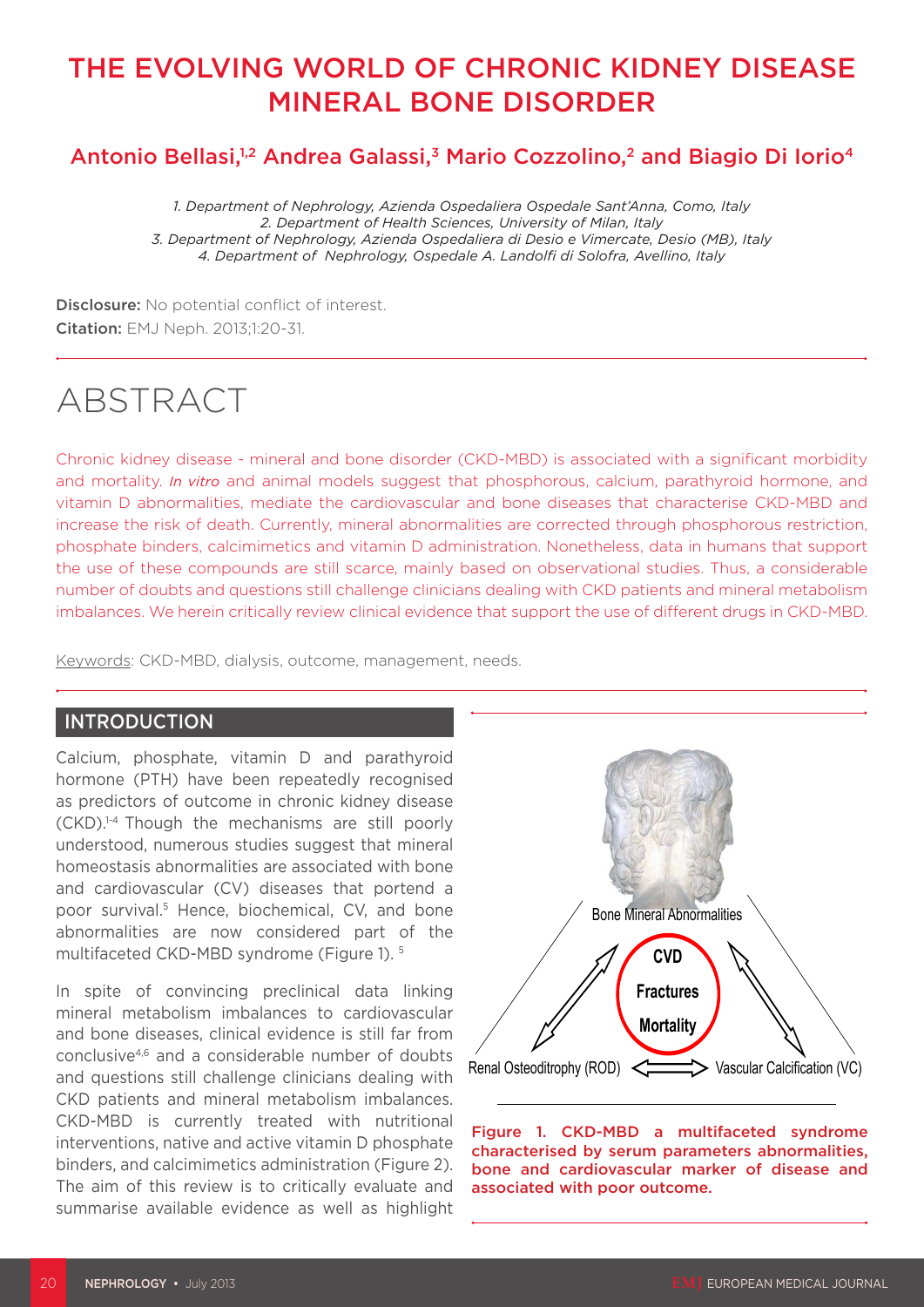

Figure 2. CKD-MBD pathophysiology is characterised by phosphate overload, PTH hypersecretion and vitamin D depletion. Our armamentarium is composed by low protein diet and phosphate binder (light green circle) to lower phosphate overload; different forms of vitamin D (orange circle) to overcome vitamin D deficiency and inhibit PTH production and secretion; calcimimentics (light blue circle) to reduce PTH secretion

the numerous unanswered clinical questions on CKD-MBD management.

#### Diet: Facts, Promises and Expectations

Hyperphosphatemia control is perceived by nephrologists as one of the most relevant targets to achieve in CKD.4 Indeed, numerous studies have reported a close association between serum phosphorus levels and the risk of death in both subjects from the general population<sup>7,8</sup> as well as subjects with varying degrees of renal function impairment.1-4 Furthermore, a large body of evidence suggests a direct link between phosphorous and the cardiovascular and bone systems.<sup>5</sup> Thus, it is commonly accepted that phosphorus is a uraemic toxin, and current guidelines on mineral metabolism management recommend maintaining it within the range of normality.<sup>9-10</sup>

As kidney function declines, urinary phosphate excretion becomes insufficient and eventually hyperphosphataemia ensues if the phosphate daily intake remains constant.<sup>11</sup> It is estimated that the daily phosphate intake in a standard diet in Western countries is about 1500 mg/day.11,12 Considering that faecal excretion is about 600 mg/day of which about 200 mg/day are secreted by the intestine, the amount of phosphorous absorbed by the gastrointestinal tract may approach 1100 mg/day (Figure 3). $11,12$  To maintain phosphorous homeostasis and keep serum

levels within the range of normality, renal excretion should match the daily intake at the expense of increasing the tubular workload of each functional nephron.13 Notably, the average phosphate level in the general population varies according to sex and menopausal status<sup>14,15</sup> and data suggest an increased risk of unfavourable outcomes for phosphorous levels within the range of normality8,15 further corroborating the notion that serum phosphorus may not adequately reflect phosphorous balance.

Two different strategies to lower phosphorous intake are available: low phosphate diet and phosphate binders. A low phosphorous intake can be achieved via protein restriction and quality selection.<sup>5</sup> Indeed, Moe et al.<sup>16</sup> showed that a vegetarian rather than a meat-based diet significantly reduces serum phosphorous and the phosphaturic factor fibroblast growth factor 23 (FGF23). Notably, these differences were independent of the circadian serum and urine phosphorous changes, suggesting that phosphorous contained in the vegetarian diet is less adsorbable in the gastrointestinal tract which is possibly due to the phosphate binding to phytate.16

Cooking method and food additives are two other factors that significantly affect phosphorous intake.<sup>17-22</sup> Cupisti and coworkers<sup>18</sup> reported that 20-30 minutes boiling significantly reduce (30-50%) phosphorous burden at the expense of a minimal reduction of the protein content (9-17%).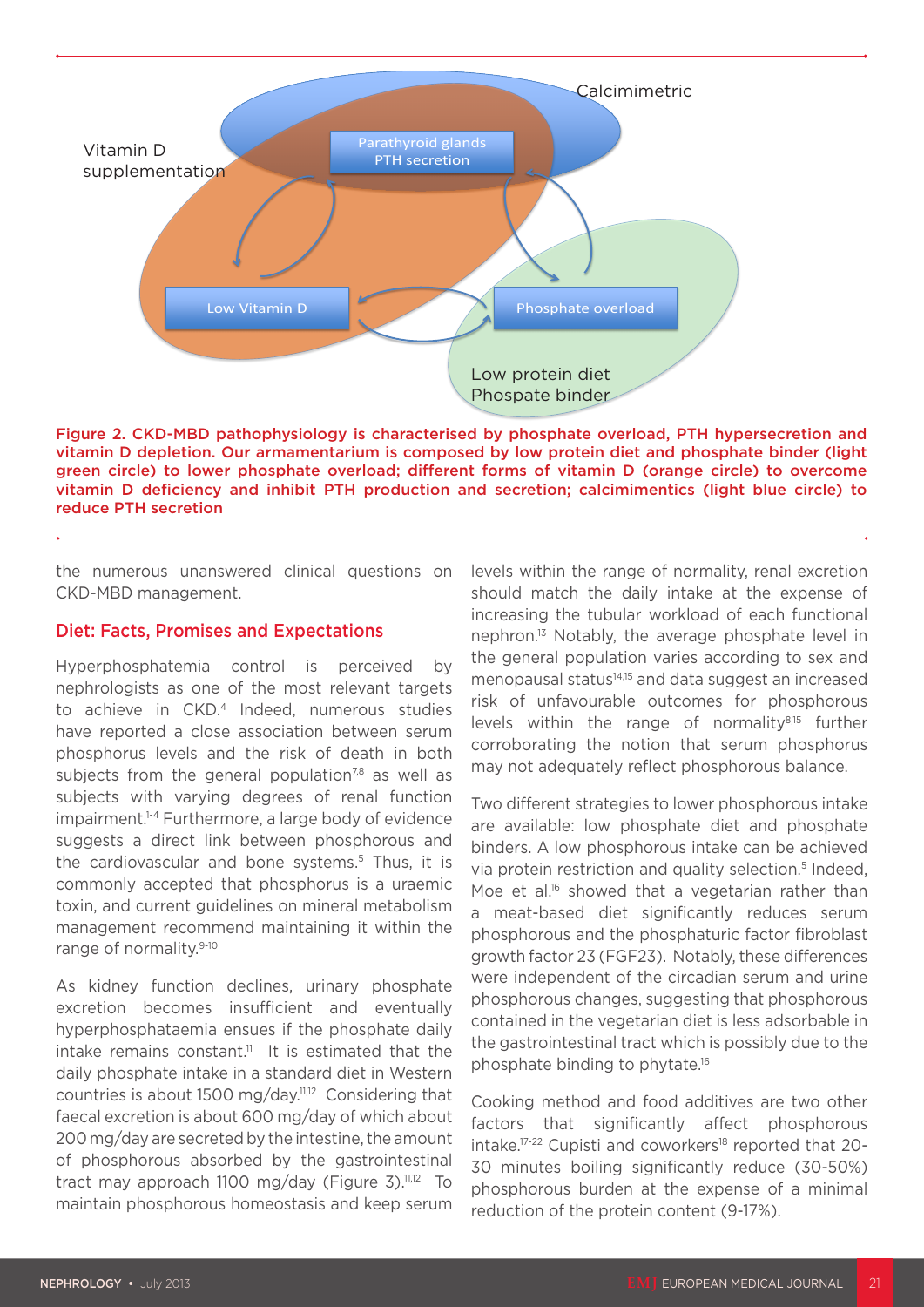

Figure 3. Phosphorous balance is the net results of intake (diet), quota exchanged with bones and output (urine, faeces).

Food additives are another source of phosphorous in prepared meals. A recent survey of best-selling processed groceries concluded that phosphorus additive-containing foods averaged 67 mg phosphorus/100 g more than matched non-additivecontaining foods (about 736 mg more phosphorus per day compared with meals consisting of only additive-free foods).23 Phosphorous-based additives (phosphoric acid, tetrasodium pyrophosphate, tricalcium phosphate, disodium phosphate, monopotassium phosphate, etc.) are used to enhance taste and consistency of different foods such as baked goods (baking powder, cakes, frozen dough, etc.), beverages (colas, chocolate milk, buttermilk, fruit juices, sport drinks, canned milk, soy beverages), cereals, dairy, meat and egg products, fruit and vegetables, and pasta and noodles.

Inorganic phosphorous contained in food additives is highly bioavailable and adsorbed in the gastrointestinal tract to a greater extent than the organic phosphorous. It is estimated that as much as 90% versus 60% of the ingested inorganic (food additives) and organic (vegetable and meat protein) phosphorous is absorbed, respectively.21,22

Though the mechanisms are still unclear, accumulating evidence suggests the high serum levels of phosphorous are associated with increased levels of FGF23 that in turn, have been independently associated with a significant risk of endothelial dysfunction,<sup>24</sup> left ventricular hypertrophy,<sup>25</sup> CKD progression and all-cause mortality.26 In the absence of a randomised controlled clinical trial (RCT), it is

unclear whether elevated serum phosphorous or FGF23 mediates the toxicity<sup>1,26</sup> or, alternatively, both factors contribute to the organ damage and poor survival in CKD-MBD.<sup>27</sup>

A balanced nutritional program should control both serum phosphorous and FGF23. Di Iorio et al.<sup>28</sup> showed that a very low protein diet  $(0.3 \, g/kg)$ of ideal body weight per day) supplemented with alpha-chetoanalogues and essential aminoacids significantly reduces FGF23 and phosphoremia. In 32 CKD subjects randomised to cross-over sequential treatments with either standard low protein diet (60-70 g of protein/day) or very low protein diet (25-30 g of protein/day), they reported a significant 33.5%, 12% and 34% reduction of FGF23, serum and urinary phosphorous levels associated with very low protein diet (VLPD), respectively.<sup>28</sup> Of note, the two diet regimens did not differ only in the total protein intake but also in the animal/vegetal protein ratio (VLPD regimen based on vegetable protein only) and phosphorous content (350-420 mg/day versus 600-700 in VLPD and standard diet, respectively).28 Other groups have confirmed that phosphorous restriction with or without phosphate binders, is effective in controlling FGF23.<sup>29,30</sup>

Low phosphate and protein diet has also been associated with proteinuria and CKD progression reduction.<sup>19,31,32</sup> In a seminal paper by Brunori at al., $32$ it was demonstrated that life expectancy among old patients with end-stage renal disease (ESRD) was similar if patients were randomised to VLPD and conservative treatment or haemodialysis.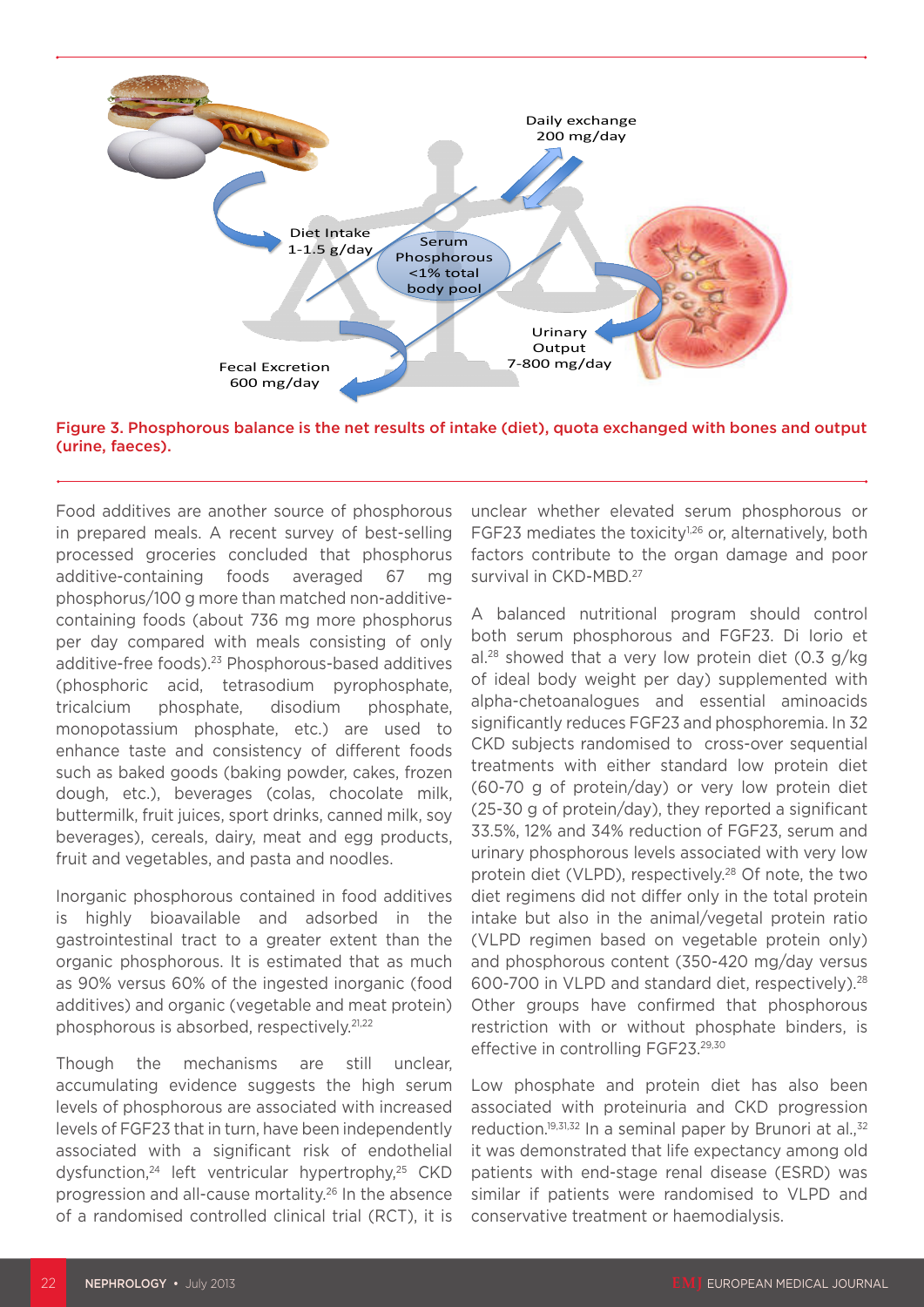The most important drawback of low protein and phosphorous diet is the potential for malnutrition.33 Indeed, a balanced nutritional program should be tailored to each individual and should provide the patient with the right amount of calories and nutrients.34 In this regard, an observational study suggests that protein malnutrition maybe more detrimental than phosphorous intake and that the ideal nutritional regime should provide enough protein with minimal phosphorous burden.<sup>33</sup>

Future RCT studies should investigate the safety and the impact of low protein and VLPD on long-term survival and CKD progression, in both CKD patients not receiving and receiving dialysis. In consideration of the substantial increase of the mean age of dialysis patients, it is to be established if the recommended protein intake by current guidelines is still adequate in light of the considerable number of patients with increased levels of serum phosphorous.<sup>35</sup> Finally, a pharmacoeconomic analysis should evaluate the cost burden connected to aproteic foods, chetoanalogue or essential aminoacid supplements.

#### Phosphate Binders: Facts, Promises and Expectations

Phosphate binders are another strategy for reducing phosphate intake. These compounds share the property to bind phosphorous in the intestinal lumen, prevent its absorption and increase the faecal excretion. Various drugs are now available on the market with this indication.<sup>36,37</sup> For ease. these compounds can be divided into two different groups: calcium-based phosphate binders (calcium carbonate and calcium acetate) and calciumfree phosphate binders (aluminium hydroxide, lanthanum carbonate, magnesium carbonate, sevelamer hydrochloride, and sevelamer carbonate). Alternatively, these compounds can be divided into absorbable (calcium-based binders, aluminium hydroxide, lanthanum carbonate, magnesium carbonate) and not absorbable (sevelamer hydrochloride, and sevelamer carbonate) in the gastrointestinal tract. Though all these compounds might have different affinity for phosphorous in the gastrointesinal tract and different doses have to be administered,<sup>38</sup> clinical studies suggest that they all effectively lower serum phosphorous.<sup>36,39,40</sup> Nonetheless, due to the different adsorbability in the gastrointestinal tract, the safety profile of these compounds can be profoundly different. Indeed, the prolonged use of aluminum-based phosphate binder is not indicated due to its accumulation and toxicity.<sup>41</sup> The debate on calcium-containing versus calciumfree phosphate binders has characterised the last decade.36,42 Preclinical data suggest that both phosphorous and calcium can actively induce vascular calcification,43-45 a marker of vascular disease<sup>46</sup> and a risk factor for arterial stiffness<sup>47</sup> and mortality.46,48 A seminal paper by Cozzolino and coworkers49 demonstrated that the use of sevelamer was associated with a similar phosphate control but lower extraosseous calcification than calcium-based phosphate binder. Observational data suggest that excessive calcium intake may result in a positive calcium balance that in turn has been associated with arterial stiffness and vascular calcification, <sup>50,51</sup> adynamic bone disease<sup>52,53</sup> and, in some but not all studies, excessive mortality.<sup>35,54</sup>

RCTs have also yielded somehow conflicting results. To date, three studies have tested the impact of calcium-free and calcium-containing phosphate binders on vascular calcification, CKD progression and all-cause mortality in moderate CKD.<sup>55-57</sup> In the first study ever published on this topic, Russo and coworkers55 observed a significant reduction of coronary calcification (CAC) progression among patients with CKD stage 3-4 treated with sevelamer as compared to patients treated with calcium carbonate or low-protein diet.<sup>55</sup> Considering that the dose of both binders was based on a similar reduction in urinary phosphate excretion (i.e. phosphate binding equivalency), it is plausible that the different impact of sevelamer and calcium carbonate on vascular calcification is due to the excessive calcium load in the calcium carbonate-treated arm. Indeed, recent evidence suggests that a calcium intake greater than that usually ingested in a normal Western country diet (about 800 mg/day) can induce a positive calcium balance in moderate CKD.<sup>58</sup> However, it is also possible that the additive effects of sevelamer on FGF23, fetuin-A, lipids, C-reactive protein, and uric acid<sup>59,60</sup> may account for some of these results. Block and coworkers<sup>56</sup> recently failed to confirm the beneficial effect of non-calcium-containing phosphate binders (sevelamer carbonate, lanthanum carbonate) on vasculature. Though the study was designed to address the phosphate lowering efficacy of calcium and non-calcium-containing phosphate binders versus placebo in mild to moderate CKD, authors report among treated patients on a worrisome increase in CAC, measured as secondary endpoint.56 However, it is unclear whether calcium or non-calcium-containing phosphate binders drive this result. The limited statistical power of the study further limits the interpretation of this finding.<sup>56</sup>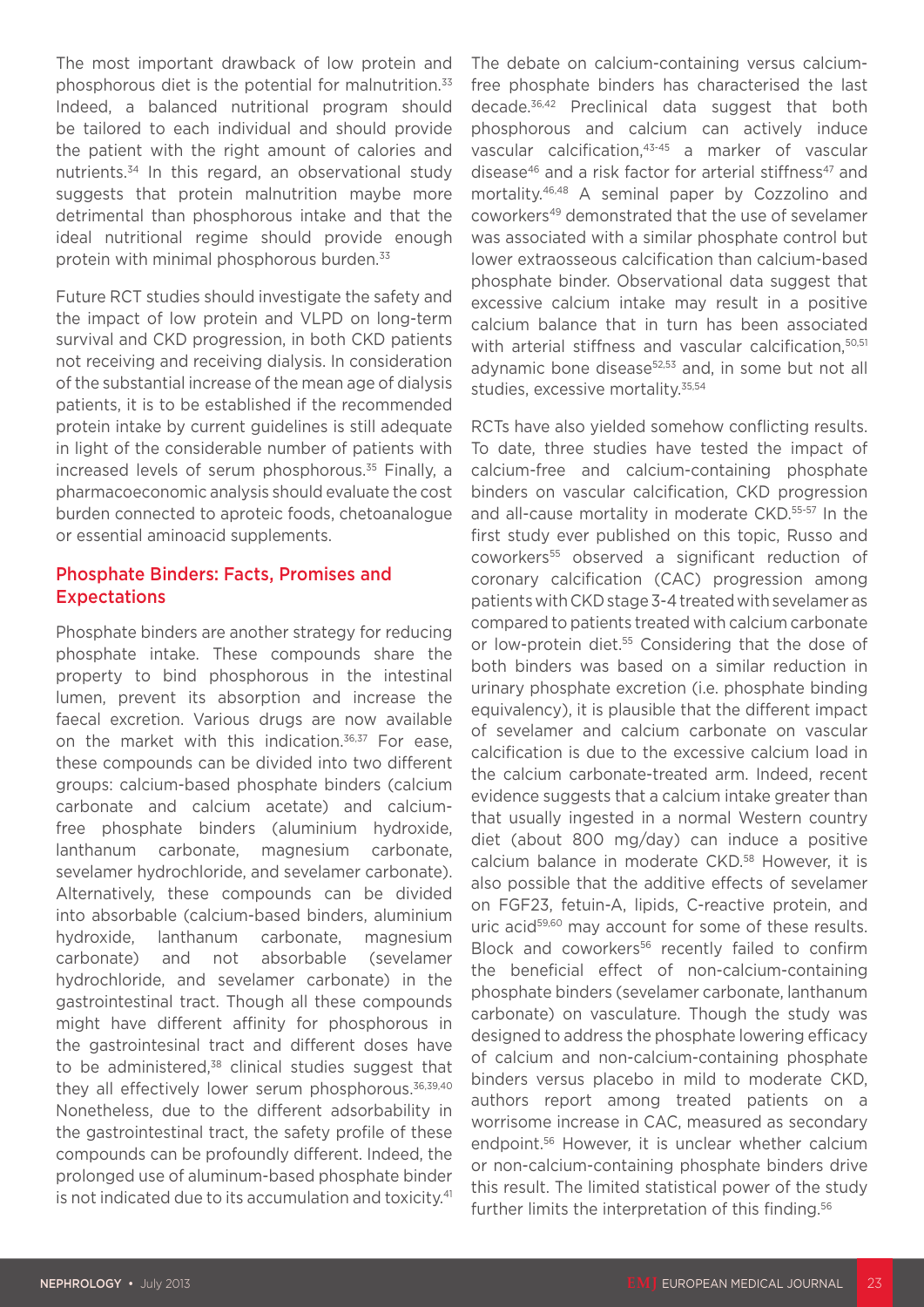A third RCT designed to test the impact of sevelamer versus calcium carbonate on hard outcomes (allcause mortality and CKD progression) in mild to moderate CKD patients (mean creatinine clearance 30 ml/min) with hyperphosphatemia supports the notion that non-calcium-containing phosphate binders may be associated with a more favourable renal and life survival rate.<sup>57</sup> In this study, a significant CAC progression attenuation was also noted.<sup>57</sup> Although sevelamer-treated patients showed a higher CAC prevalence and burden at baseline (prevalence of CAC 62.6% versus 47.6%; P=0.02; median CAC score: 122 AU [IQR, 0–180] versus 0 AU [IQR, 0–215]; P=0.01 in the sevelamer and calcium carbonate group respectively), at study completion a significantly lower risk of CAC progression or *de novo* onset (12.8% in sevelamer-treated patients and 81.8% in calcium carbonate–treated patients) was noted.<sup>57</sup>

Other studies in ESRD patients new to<sup>48</sup> or on maintenance dialysis<sup>61</sup> have also investigated the differential impact of calcium salts and calciumfree phosphate binders on vascular calcification or hard outcome.48,62 Though the majority of these trials point toward a harmful potential of calciumcontaining phosphate binders, metanalyses have repeatedly failed to confirm this hypothesis.39,63,64 A recent study by Di Iorio et al.<sup>65</sup> unfolds an almost 10-fold reduction of CV and all-cause mortality associated with sevelamer versus calcium carbonate in a large cohort (N=466) of patients new to dialysis.

Though these data suggest a different effect of calcium-free phosphate binders on the cardiovascular system and survival, no study has ever tested whether serum phosphorous-lowering is associated with a survival benefit. In light of the many adaptive mechanisms to hyperphosphataemia such as increased PTH and FGF23 that can modulate phosphorous toxicity and the potential calcium toxicity,66,67 future studies should address when to start in the course of CKD and to what serum phosphorus target should we aim when prescribing phosphate binders. Finally, cost-effectiveness analyses of these compounds are needed in light of the expanding epidemiology of CKD.<sup>68</sup>

#### Native Vitamin D: Facts, Promises and **Expectations**

Native vitamin D has received growing interest in the last ten years. Every year, hundreds of manuscripts on native vitamin D associations with a variety of diseases such as osteoporosis, $69$  hypertension, $70$  cardiovascular disease,71,72 insulin resistance,73 infections,<sup>74</sup> cancer<sup>75</sup> and mortality<sup>76</sup> are published. Similarly, nephrologists have traditionally linked native vitamin D deficiency to CKD progression.<sup>77</sup> secondary hyperparathyroidism (SHPT)<sup>78</sup> and survival<sup>79</sup> in renal patients. The widespread association between native vitamin D and unfavourable outcomes in the general population, as well as in selected diseased sub-cohorts, together with the emerging knowledge of the extra-renal activation of native vitamin D, support the hypothesis that vitamin D deficiency is an etiologic factor rather than a mere biomarker of frailty.<sup>80</sup>

The term 'native Vitamin D' refers to the 25 hydroxlate vitamin D (25(OH)D) forms. Vitamin D precursors ergocalciferol (vitamin D2) and cholecalciferol (vitamin D3) are synthesised by the UV radiation in yeast and in animals starting from ergosterol and 7-dehydrocholesterol, respectively.<sup>81</sup> In turn, vitamin D precursors are hydroxylated in the liver to form 25(OH)D2 and 25(OH)D3, respectively.<sup>81</sup> These are the substrates that are subsequently activated to  $1-25(OH)$ <sub>2</sub>D (calcitriol) by the renal and, to a lesser extent, by the extra-renal 1 alpha hydroxylase.<sup>82</sup> Of note, humans do not synthesise vitamin D281 and almost 80% of vitamin D is obtained by UVB irradiation with only a minor contribution of diet intake.<sup>82</sup>

Though it is commonly prescribed as a supplement, we currently ignore what is the desirable level of 25(OH)D.69,83 It is commonly accepted that levels of 25(OH)D above 30 ng/ml, between 21 and 29 ng/ ml and below 20 ng/ml define vitamin D sufficiency, insufficiency and deficiency, respectively.82

Native vitamin D deficiency is highly prevalent in the general population as well as in CKD and is almost ubiquitous in dialysis patients (greater than  $80\%$ ).<sup>84</sup> Three drugs are currently available for vitamin D supplementation (ergocalciferol, cholecalciferol and calcifediol) based on the precursor from which they are originated. A few subtle pharmacologic differences have been described.85,86 Several studies observed that ergocalciferol is less potent than cholecalciferol in restoring 25(OH)D levels,<sup>86</sup> possibly due to a stronger affinity of cholecalciferol to the vitamin D binding protein.<sup>86</sup> Moreover, the activated form of vitamin D (1,25OHD – calcitriol), originated from cholecalciferol, induces a sustained activation of the vitamin D receptor (VDR) due to a higher affinity of its catabolite 1-24-25(OH)D3 to the VDR than the ergocalciferol-derived catabolite 1-24-25(OH)D2.85 Thus, it is commonly accepted that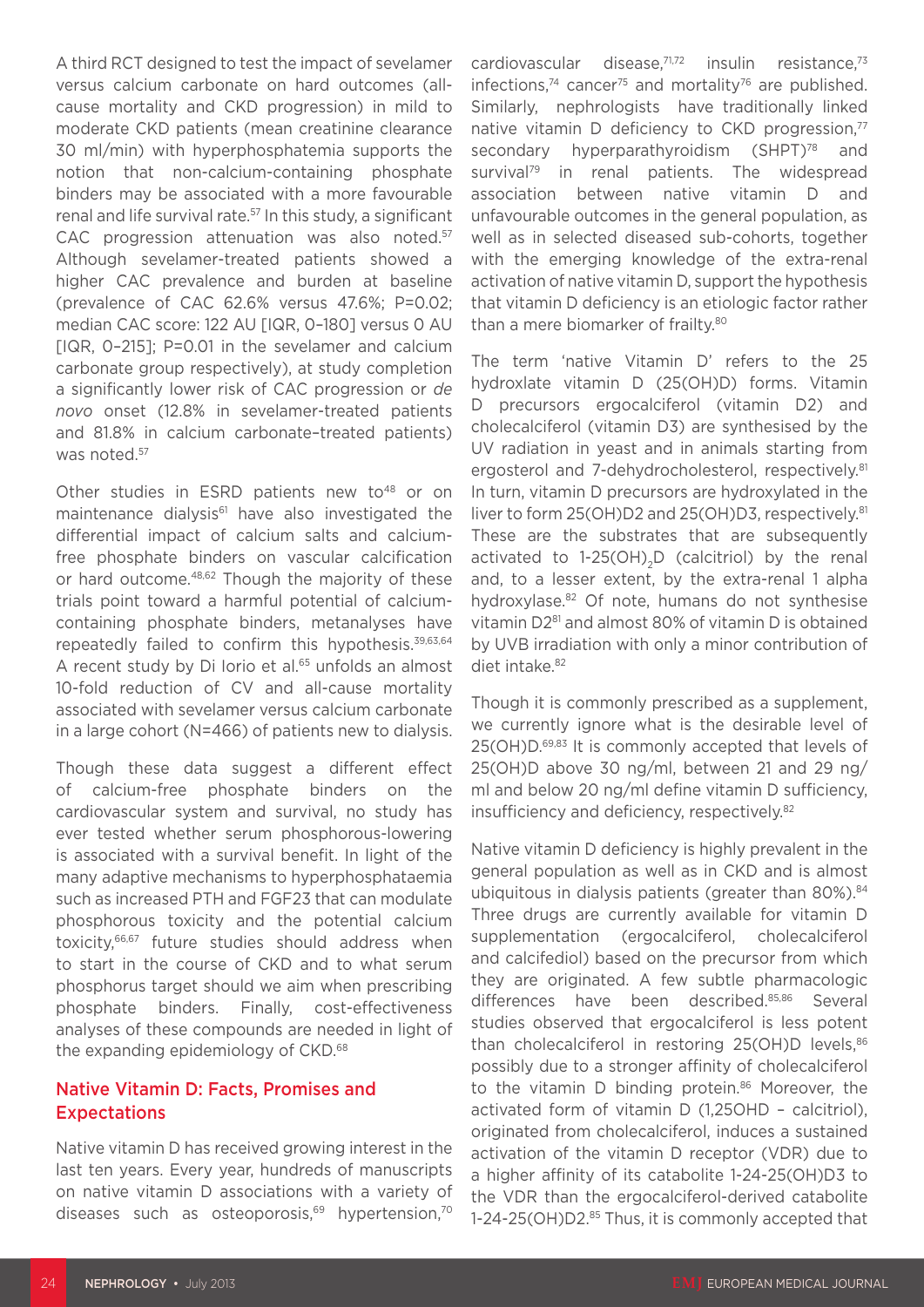50.000 IU of ergocalciferol are pharmacologically equivalent to 5-15,000 IU of cholecalciferol.<sup>87</sup> However, whether or not these two forms of vitamin D may have different clinical implications is still unknown. Two RCTs are currently recruiting patients to compare the effect of vitamin D2 versus Vitamin D3 on mineral metabolism in CKD stage 2-5 (NCT01633853, NCT01173848) to shed light on which 25(OH)D form is better suited in CKD. Current evidence suggests a potential role for 25(OH)D as PTH lowering agent. Indeed, a recent meta-analysis by Kandula and colleagues<sup>88</sup> concludes, based on the available observational studies, that 25(OH) D compared to placebo reduces PTH levels in CKD (about 25 pg/ml) as well as in ESRD (about 60 pg/ml) patients. However, the heterogeneity of the studies precludes speculation on what could be the best 25(OH)D regimen in CKD. Whether 25(OH)D can be used instead of VDR activator for PTH suppression in CKD is still under debate, though preliminary data suggest that paricalcitol and doxercalciferol induce a stronger PTH reduction compared to ergocalciferol and cholecalciferol in CKD 3-489,90 and ESRD patients,<sup>86</sup> respectively. Similarly, data concerning PTH reduction by the co-administration of native and active vitamin D are still inadequate, mainly based on observational and retrospective studies.91-93 Further evidence is advocated before recommending the implementation of this combined approach.

In spite of the many pleiotropic effects described in the past decades and the substantial increase in the risk of death associated with low 25(OH) D levels.<sup>75</sup> only a few studies have investigated the impact of native vitamin D on surrogate endpoints such as renal osetodystrophy, vascular calcification, proteinuria, LVH or survival. However, numerous RCTs are currently investigating the effect of native vitamin D on left ventricular hypertrophy (NCT01323712), insulin resistance (NCT00893451), erythropoietin dosing (NCT01395823), proteinuria (NCT01426724), immunity (NCT00892099), ateriovenous fistulae maturation (NCT00912782) and physical and cognitive performance (NCT00511225, NCT01229878) to shed light on the potentials of this treatment. Finally, the NUTRIVITA study is actively randomising dialysis patients to 25(OH)D versus placebo treatment to test the effect of 25(OH)D on survival, fatal myocardial infarction, and non-fatal stroke (NCT01457001).

Due to the scarce data available, current guidelines on mineral metabolism management,<sup>10</sup> suggest 25(OH)D deficiency replenishment as the first step to correct SHPT in CKD stage 3-5,<sup>10</sup> whereas no suggestion is provided for dialysis patients. These statements are 'not graded' and based on expert opinion rather than on evidence.10 A considerable ongoing and future effort is needed to clarify the impact of 25(OH)D administration to CKD and dialysis patients.

#### Vitamin D Analogues: Facts, Promises and Expectations

Repeated observational data described an independent association between PTH levels and unfavourable outcomes in CKD stage 3-594,95 as well as in ESRD.<sup>2,3</sup> However, no RCTs have yet proven that an active reduction of PTH values improves such patient-centred hard outcomes as hospitalisations, cardiovascular events, CKD progression, and survival. Thus, the optimal PTH target is still uncertain in CKD as well as in ESRD subjects. KDIGO guidelines provide a low-grade suggestion to maintain PTH levels into the range of normality in CKD stage 3-5 and between two and nine-times the normal range in ESRD.10

The reduction of calcitriol levels, together with hypocalcemia and hyperphosphataemia, are the leading causes of increased PTH levels. Thus, KDIGO guidelines suggest the use of vitamin D in case of increased PTH values and its tailoring in case of PTH over-correction, hypercalcemia or hyperphosphataemia.<sup>10</sup> The risks related to high doses of vitamin D are mainly due to phosphate and calcium overload that possibly contribute to the low achievement rate of calcium and phosphate recommended targets<sup>96</sup> and to a poor survival in dialysis patients.3 However, selective vitamin D receptor activator (VDRA), with a stronger effect on PTH and a lesser impact on calcium and phosphate load, may improve the global achievement of serum PTH, calcium and phosphate targets reducing the vitamin D toxicity.97-99

In recent years industries have provided multiple synthetic vitamin D2 (paricalcitol and doxercalciferol) and vitamin D3 analogues (alfacalcidol, falecalcitriol and maxacalcitol). However, comparison data of different vitamin D analogues on mineral metabolism control, surrogate and patient-centred outcomes are currently still scarce.

Several studies suggest that VDRAs are superior to placebo and calcitriol in controlling PTH, calcium and phosphate, but the few available head-to-head comparisons between VDRAs led to heterogeneous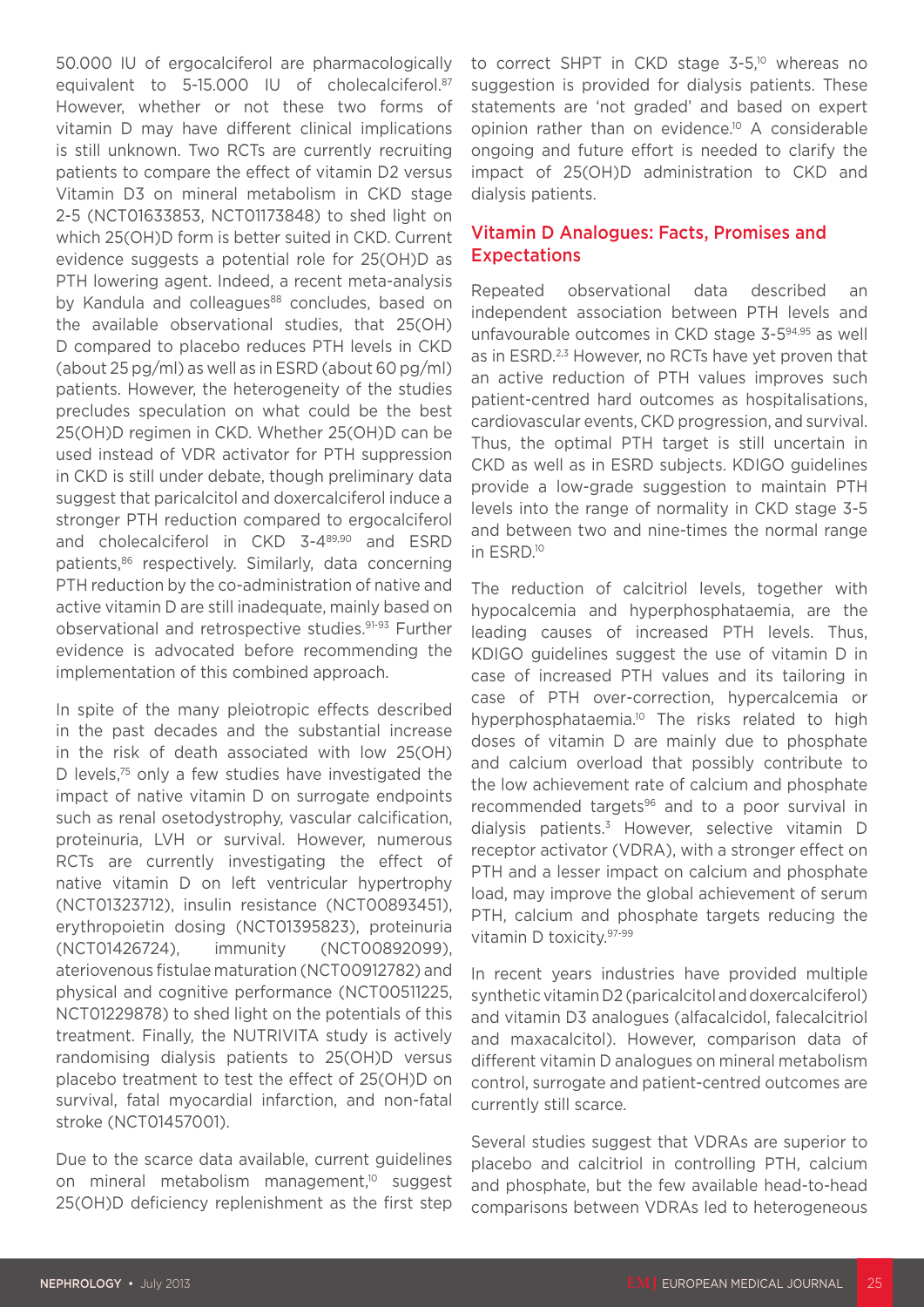and inconclusive results. Alfacalcidol was similar to calcitriol in suppressing PTH values with equal change in phosphate and calcium levels,100,101 however recent data by Hansen et al.<sup>102</sup> did not observe significant differences between alfacalcidol and paricalcitol on similar targets. Joist et al.103 observed that paricalcitol at very high doses suppressed PTH with lower elevation of phosphate and calcium levels compared to doxercalciferol. However, Fadem and coworkers<sup>104</sup> could not detect any difference in PTH, calcium and phosphorous control when haemodialysis patients were switched from intravenous paricalcitol to doxercalciferol. No clinical data comparing doxercalciferol with alfacalcidol in humans are currently available.

More recently, a growing interest for vitamin D pleiotropic effects, related to the widespread regulation of the human genome played by VDR activation, has been observed. Albuminuria, left ventricular hypertrophy (LVH) and cardiac remodelling have all been tested as potential targets of vitamin D analogues. The activation of VDR can regulate the expression of several genes involved in glomerular and myocardial inflammation as renin,<sup>105</sup> TGF-beta,<sup>106</sup> antioxidant molecules,<sup>107</sup> NFκB and RANTES.108 The VITAL study, a randomised placebo controlled trial in diabetic CKD patients, documented a dose dependent trend toward reduction of albuminuria when paricalcitol was added to RAAS inhibitors.109 Though the PRIMO study failed to demonstrate a significant LVH reduction,110 a post-hoc analysis documented a lower increase of brain natriuretic peptide and left atrial index in diabetic CKD patients receiving paricalcitol on top of ACE-I or ARBs compared to placebo.<sup>111</sup> Interestingly, paricalcitol was associated with lower risk of hospitalisation in those patients with more severe LVH.<sup>110</sup> However, no RCT has tested the effect of different forms of vitamin D or VDRA on hard patient-centred outcomes.

Numerous, albeit not all, observational studies suggest potential benefits beyond mineral metabolism control linked to VDRA use on hospitalisation, cardiovascular events, and mortality. Kalantar-Zadeh and coworkers $3$  reported a 14% reduction in all-cause hospitalisation among patients receiving paricalcitol compared to those treated with calcitriol in a large cohort of 58,058 haemodialysis patients.<sup>3</sup> Paricalcitol<sup>112-114</sup> and doxercalciferol<sup>114</sup> use were both associated with lower mortality risk compared to calcitriol in other large series of patients on chronic haemodialysis. Recently

published results from the Italian FARO survey<sup>115</sup> unexpectedly showed a better survival in dialysis patients receiving vitamin D also in the presence of PTH <150 pg/ml. However, the Dialysis Outcome and Practice Pattern Study (DOPPS) investigators failed to report on vitamin D improved survival after adjustment for confounders and different practice patterns.116 Hence, these encouraging observational data have to be confirmed in RCTs prior to orient stronger recommendations on vitamin analogues prescription.

Future studies should shed definitive light on whether the use of VDRAs improve survival in CKD and ESRD as well as surrogate outcomes such as albuminuria and LVH. Finally, in consideration of the growing number of CKD patients and the highcost burden connected to CKD management, future studies should also verify the cost-effectiveness of the use of VDRA in different stages of CKD.

#### Cinacalcet: Facts, Promises and Expectations

The existing body of evidence suggests that cinacalcet effectively lowers serum PTH, phosphorous, and calcium levels in ESRD modulating the parathyroid calcium sensing receptor affinity to serum calcium.6,117-125 Phase two and three studies show that, on average a 40-50% (250-350 pg/ml) serum PTH, a 5-8% (0.5-0.8 mg/dl) serum calcium and a 5-10% (0.2-1.0 mg/dl) serum phosphorous reduction is expected when cinacalcet is administered.6,117-125 It is conceivable that the calcium-PTH setpoint shift and the metabolic change in bone metabolism induced by this drug explain these results.<sup>126,127</sup>

Whether calcimimetics are superior to VDRAs in controlling CKD-MBD is another unanswered question. Two large RCTs, the ACHIEVE<sup>119</sup> and the IMPACT<sup>128</sup> study investigated this issue in haemodialysis patients. The first study<sup>119</sup> concluded for a better PTH control with cinacalcet, while the second study<sup>128</sup> showed a better PTH control among patients treated with intravenous paricalcitol. However, some major differences in the two study designs may account for some of the discrepant results: 1) in the ACHIEVE study both paricalcitol and doxercalciferol were allowed as VDRAs, while paricalcitol was the only VDRA administered in the D arm of the IMPACT study; 2) cinacalcet was admitted as a rescue therapy for hypercalcemia during VDRA treatment in the IMPACT study, whereas it was not allowed in the ACHIEVE study; 3) treatment algorithms for cinacalcet or VDRA dose modulation were different in the two trials. In light of these study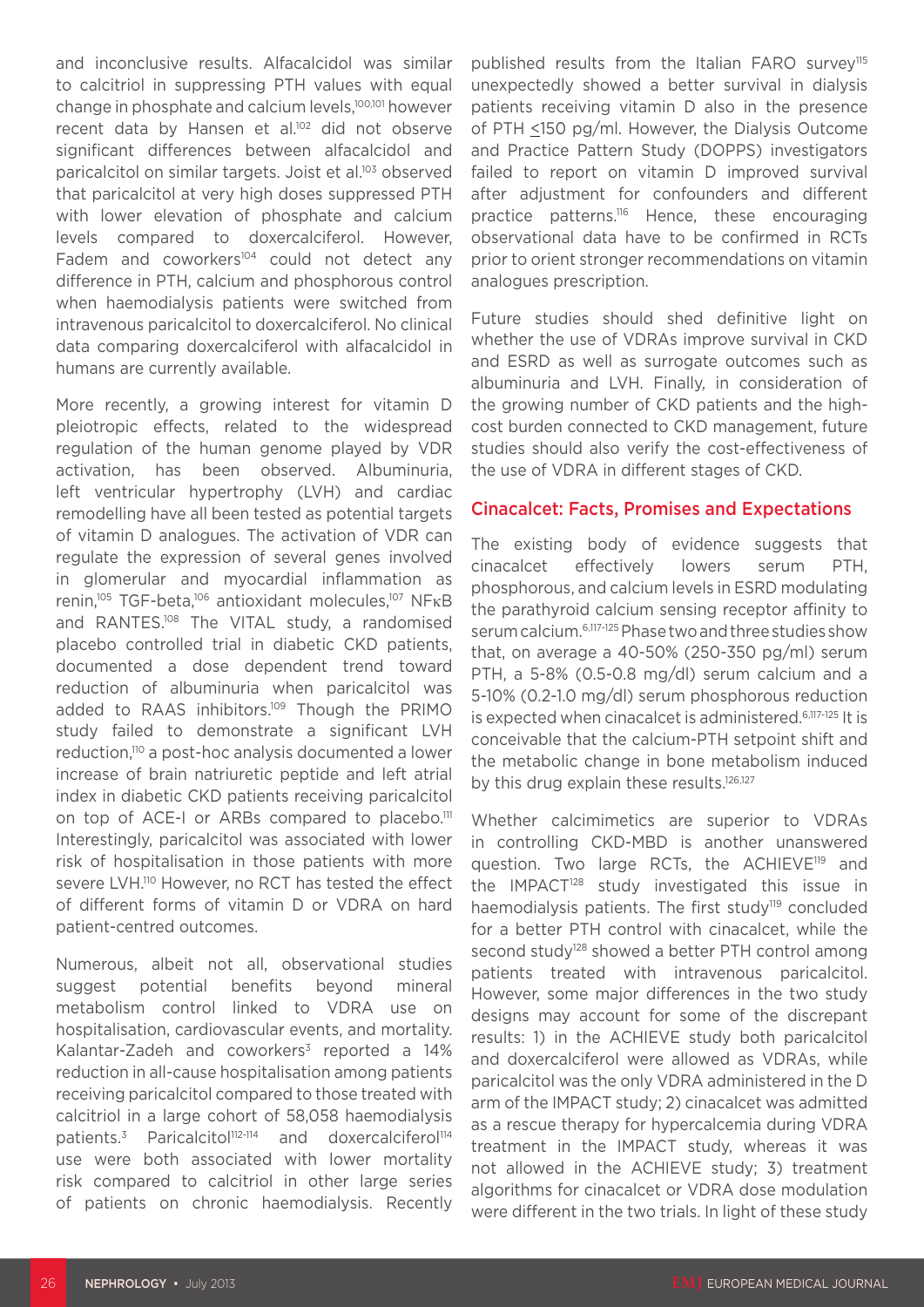design differences it is unclear whether one of these two approaches is superior, though answering this question might be of limited clinical utility in light of the different pharmacological profile of calcimimetic and VDRAs.

The presence of calcium-sensing receptors in different tissues other than the parathyroid glands, could explain the positive impact of cinacalcet on the bones and vasculature detected in numerous preclinical data.129 *In vitro* and animal evidence suggest that a reduction of functional calcium-sensing receptors is associated with vascular calcification,<sup>129,130</sup> blood pressure,<sup>131</sup> proteinuria,<sup>132</sup> CKD progression,<sup>132</sup> arterial stiffness and endothelial dysfunction improvement.<sup>133</sup> Large cohort prospective studies show that calcium-sensing receptor modulation is associated with favourable clinically meaningful outcomes. Cunningham and coworkers<sup>134</sup> showed a significant reduction in the risk of cardiovascular disease, bone fracture, parathyroidectomy incidence, and a parallel improvement in the general health perception among dialysis patients with secondary hyperparathyroidism. Block et al.<sup>135</sup> documented a substantial risk reduction in all-cause and cardiovascular mortality associated with cinacalcet in a large cohort of 25,292 chronic haemodialysis patients independent of several confounders.

However, the clinical impact of cinacalcet on hard outcome is far from being established in light of the recently published results of the ADVANCE124 and EVOLVE6 trials. The ADVANCE trial was conducted to investigate whether cinacalcet in combination with low dose of vitamin D (<6 mcg paricalcitol equivalent/ week) versus flexible doses of vitamin D attenuates coronary, aorta, and cardiac valves calcification progression in a cohort of 360 prevalent haemodialysis patients. After a relatively short period of follow-up of 12 months, a trend toward CAC reduction in the cinacalcet arm (Agatston CAC scores % change: 24% (95% confidence interval: - 22%, 119%) and 31% (- 9%, 179%), in the cinacalcet and flexible vitamin D group, respectively, P=0.073) was noted. Notably the trend was consistent across all CV sites investigated for vascular calcification.<sup>124</sup> Furthermore, the large dose of calcium-containing phosphate binders and vitamin D administered in the calcimimetic arm may contribute to explain these results.136 Finally, the EVOLVE trial was designed to test the survival benefit of cinacalcet hypothesised by observational data in haemodialysis patients. At study completion, a statistically non-significant trend toward reduction (relative hazard in the cinacalcet group vs. the placebo group, 0.93; 95% confidence interval, 0.85 to 1.02; P=0.11) of the composite endpoint (time until death, myocardial

| Treatment                                    | Type of<br>evidence      | Head-to-head<br>comparisons<br>between<br>drugs of the<br>same class | Mineral<br>metabolism<br>control | Tissue<br>marker<br>of organ<br>damage | Survival data              | Pharmacoeconomic<br>evaluation |
|----------------------------------------------|--------------------------|----------------------------------------------------------------------|----------------------------------|----------------------------------------|----------------------------|--------------------------------|
| Low<br>phosphate<br>diet                     | Observational<br>studies | <b>NA</b>                                                            | <b>YES</b>                       | <b>NO</b>                              | <b>NO</b>                  | <b>NA</b>                      |
|                                              | <b>RCTs</b>              | <b>NA</b>                                                            | <b>YES</b>                       | <b>NO</b>                              | <b>NO</b>                  | <b>NO</b>                      |
| Phosphate<br>binders                         | Observational<br>studies | <b>YES</b>                                                           | <b>YES</b>                       | <b>YES</b>                             | <b>YES</b>                 | <b>NA</b>                      |
|                                              | <b>RCTs</b>              | <b>YES</b>                                                           | <b>YES</b>                       | <b>YES</b>                             | <b>YES</b>                 | <b>NO</b>                      |
| Native<br>vitamin D                          | Observational<br>studies | <b>YES</b>                                                           | <b>YES</b>                       | <b>YES</b>                             | <b>YES</b>                 | <b>NA</b>                      |
|                                              | <b>RCTs</b>              | <b>NO</b>                                                            | <b>NO</b>                        | <b>NO</b>                              | <b>NO</b>                  | <b>NO</b>                      |
| Activated<br>forms of<br>vitamin D<br>(VDRA) | Observational<br>studies | <b>YES</b>                                                           | <b>YES</b>                       | <b>YES</b>                             | <b>YES</b>                 | <b>NA</b>                      |
|                                              | <b>RCTs</b>              | <b>NO</b>                                                            | <b>YES</b>                       | <b>YES</b>                             | <b>NO</b>                  | <b>NO</b>                      |
| Cinacalcet                                   | Observational<br>studies | <b>YES</b>                                                           | <b>YES</b>                       | <b>YES</b>                             | <b>YES</b>                 | <b>NA</b>                      |
|                                              | <b>RCTs</b>              | <b>NA</b>                                                            | <b>YES</b>                       | <b>YES</b>                             | <b>YES</b><br>Inconclusive | <b>NO</b>                      |

Table 1. Available knowledge is mainly based on observational and inconclusive RCTs.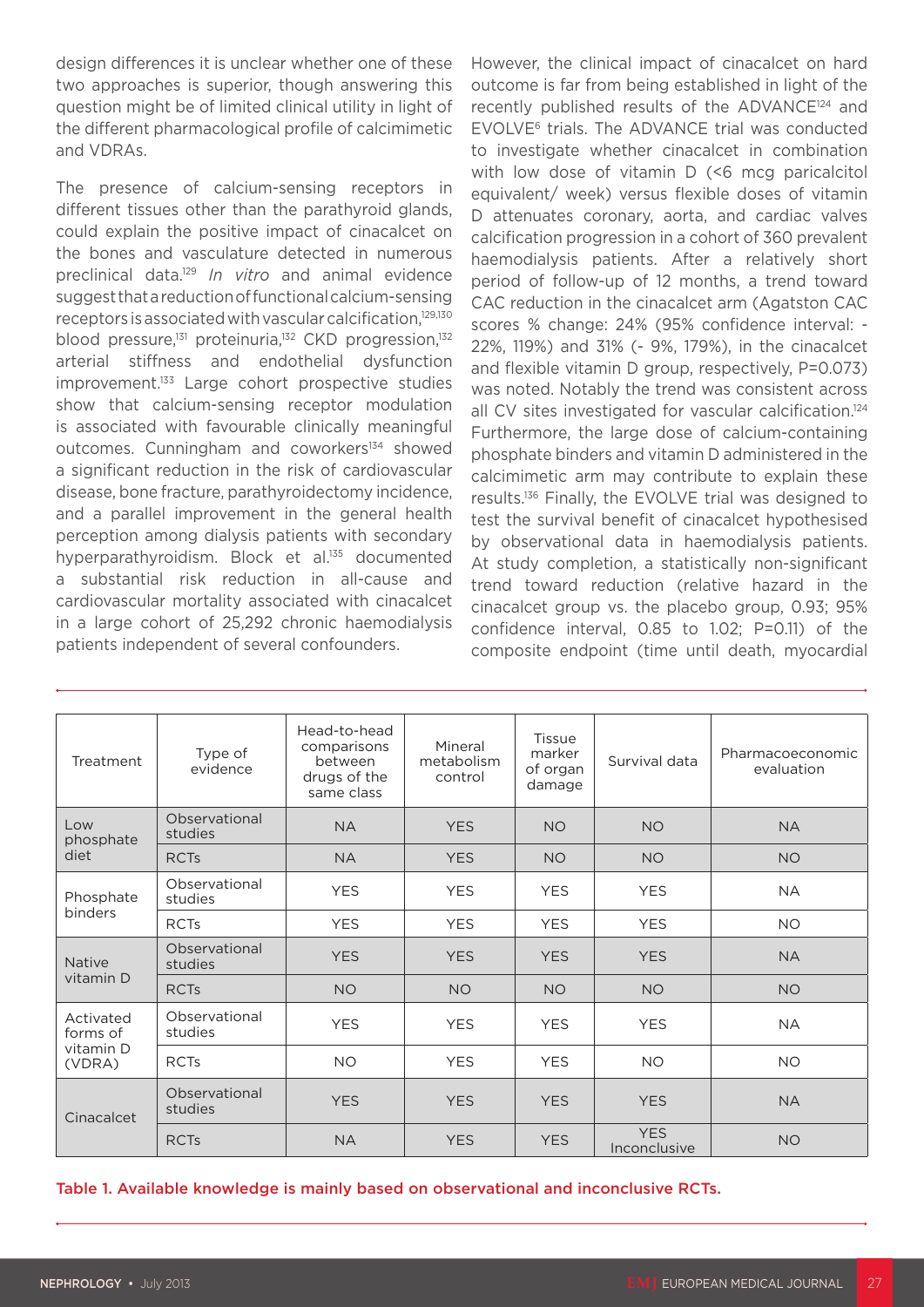infarction, hospitalisation for unstable angina, heart failure, or a peripheral vascular event) was reported.6 However, the lower than anticipated event rate, the high drop-in and out rate during follow-up (about  $20\%$ ),<sup>6</sup> significantly affected the statistical power (0.54)<sup>6</sup> and the interpretability of this inconclusive RCT.

In essence, data support the notion that cinacalcet is a safe and effective drug to lower PTH in secondary hyperparathyroidism. Nonetheless, future research projects should indentify the ideal candidate that would likely increase survival and quality of life while on this treatment. Finally, though the use of cinacalcet in predialysis stages of CKD is not approved because of the risk of hypocalcemia, future studies should evaluate its efficacy and safety in CKD not dialysis dependent cases of secondary hyperparathyroidism, characterised by normal-high calcium and high phosphate in which vitamin D may further aggravate phosphorous and calcium balance.

#### **CONCLUSION**

Treatment of CKD-MBD is currently based largely on opinion rather than evidence, and many questions about CKD-MBD await answers. A tremendous effort has been performed in the attempt to clarify the natural history and pathogenic mechanisms that trigger CKD-MBD and modulate the astonishing risk connected to it. Nonetheless, a substantial degree of uncertainty on the clinical relevance and use of different serological and tissue biomarkers used to individualise, and titrate treatments still exists and affects patient care. Furthermore, the incompleteness (Table 1) and inconclusiveness due to various methodological flaws in the few available RCTs complicate the interpretation of the available evidence and lead to a heterogeneous use of the different drugs we have in our armamentarium.<sup>96</sup>

Future effort is therefore needed to elucidate mechanisms and treatment of these imbalances that, at least observational data, link to a substantial risk burden<sup>2</sup> in CKD patients.

### REFERENCES

1. Bellasi A, Mandreoli M, Baldrati L, et al. Chronic kidney disease progression and outcome according to serum phosphorus in mild-to-moderate kidney dysfunction. Clin J Am Soc Nephrol. 2011;6(4):883-91.

2. Block GA, Klassen PS, Lazarus JM, et al. Mineral metabolism, mortality, and morbidity in maintenance hemodialysis. J Am Soc Nephrol. 2004;15(8):2208-18.

3. Kalantar-Zadeh K, Kuwae N, Regidor DL, et al. Survival predictability of timevarying indicators of bone disease in maintenance hemodialysis patients. Kidney Int. 2006;70(4):771-80.

4. Palmer SC, Hayen A, Macaskill P, et al. Serum levels of phosphorus, parathyroid hormone, and calcium and risks of death and cardiovascular disease in individuals with chronic kidney disease: a systematic review and meta-analysis. Jama 2011;305(11):1119-27.

5. Moe S, Drueke T, Cunningham J, et al. Definition, evaluation, and classification of renal osteodystrophy: a position<br>statement from Kidney Disease: statement from Kidney Disease: Improving Global Outcomes (KDIGO). Kidney Int. 2006;69(11):1945-53.

6. Chertow GM, Block GA, Correa-Rotter R, et al. Effect of cinacalcet on cardiovascular disease in patients undergoing dialysis. N Engl J Med. 2012;367(26):2482-94.

7. Dhingra R, Sullivan LM, Fox CS, et al. Relations of serum phosphorus and calcium levels to the incidence of cardiovascular disease in the community. Arch Intern Med. 2007;167(9):879-85.

8. Tonelli M, Sacks F, Pfeffer M, et al. Relation between serum phosphate level and cardiovascular event rate in people with coronary disease. Circulation. 2005;112(17):2627-33.

9. Gonzalez-Parra E, Tunon J, Egido J, et al. Phosphate: a stealthier killer than previously thought? Cardiovasc Pathol. 2012;21(5):372-81.

10. KDIGO clinical practice guideline for the diagnosis, evaluation, prevention, and treatment of Chronic Kidney Disease-Mineral and Bone Disorder (CKD-MBD). Kidney Int Suppl. 2009(113):S1-130.

11. Bellasi A, Cozzolino M, Adragao T, et al. Phosphate Binder in Moderate CKD: Where Are we Standing at? J Nephrol. In press.

12. Bellasi A, Kooienga L, Block GA. Phosphate binders: new products and challenges. Hemodial Int. 2006;10(3):225- 34.

13. Isakova T, Wahl P, Vargas GS, et al. Fibroblast growth factor 23 is elevated before parathyroid hormone and phosphate in chronic kidney disease. Kidney Int. 2011;79(12):1370-8.

14. Cirillo M, Ciacci C, De Santo NG. Age, renal tubular phosphate reabsorption, and serum phosphate levels in adults. N Engl J Med. 2008;359(8):864-6.

15. Onufrak SJ, Bellasi A, Cardarelli F, et

al. Investigation of gender heterogeneity in the associations of serum phosphorus with incident coronary artery disease and all-cause mortality. Am J Epidemiol. 2009;169(1):67-77.

16. Moe SM, Zidehsarai MP, Chambers MA, et al. Vegetarian compared with meat dietary protein source and phosphorus homeostasis in chronic kidney disease. Clin J Am Soc Nephrol. 2011;6(2):257-64.

17. Cupisti A, Morelli E, D'Alessandro C, et al. Phosphate control in chronic uremia: don't forget diet. J Nephrol. 2003;16(1):29- 33.

18. Cupisti A, Comar F, Benini O, et al. Effect of boiling on dietary phosphate and nitrogen intake. J Ren Nutr. 2006;16(1):36- 40.

19. Cianciaruso B, Bellizzi V, Brunori G, et al. Low-protein diet in Italy today: the conclusions of the Working Group from the Italian Society of Nephrology. G Ital Nefrol. 2008;25 Suppl 42:S54-7.

20. Cupisti A, D'Alessandro C. The impact of known and unknown dietary components to phosphorus intake. G Ital Nefrol. 2011;28(3):278-88.

21. Cupisti A, Benini O, Ferretti V, et al. Novel differential measurement of natural and added phosphorus in cooked ham with or without preservatives. J Ren Nutr. 2012;22(6):533-40.

22. Cupisti A, Kalantar-Zadeh K. Management of natural and added dietary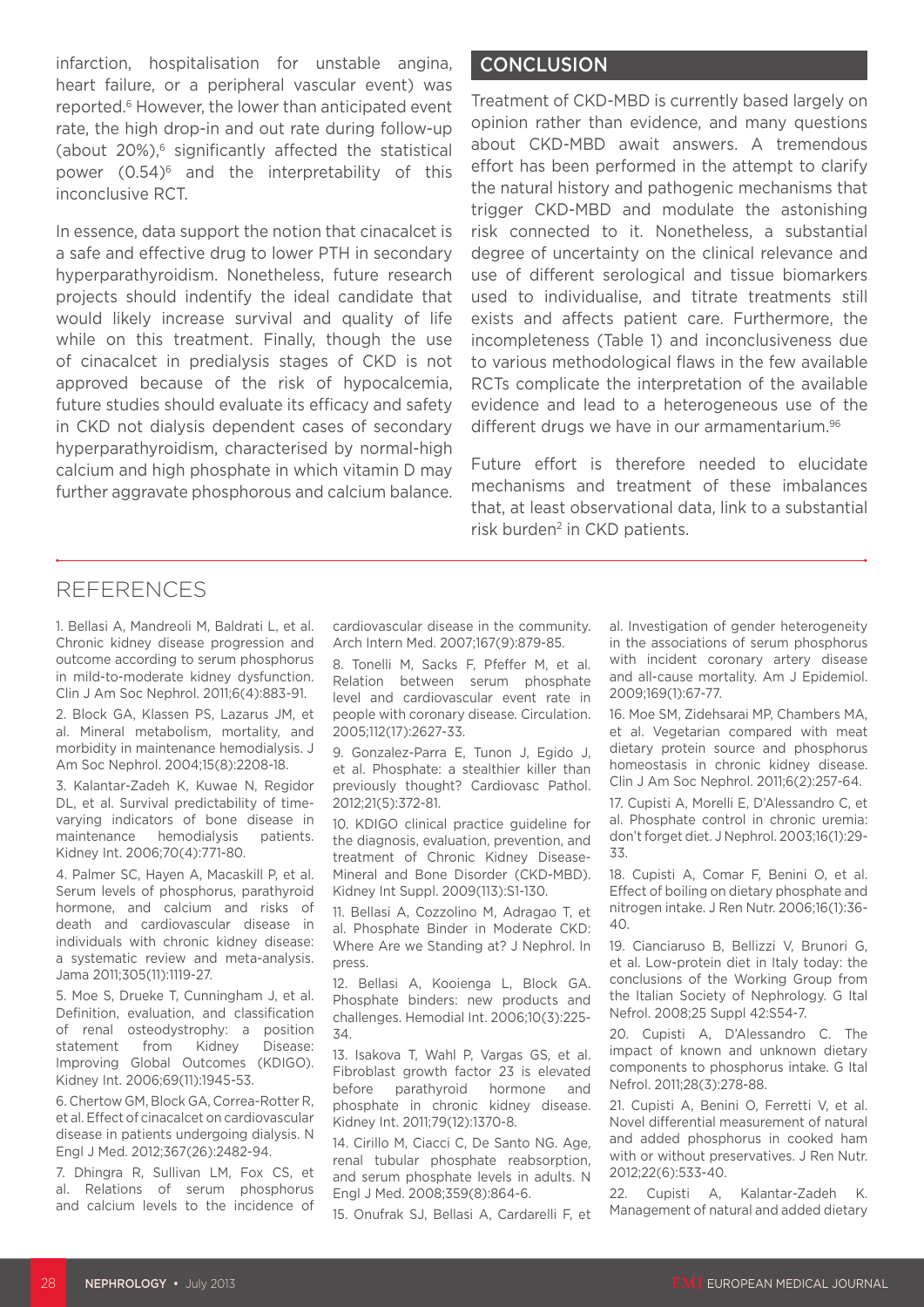phosphorus burden in kidney disease. Semin Nephrol. 2013;33(2):180-90.

23. Leon JB, Sullivan CM, Sehgal AR. The prevalence of phosphorus-containing food additives in top-selling foods in grocery stores. J Ren Nutr. 2013;23(4):265- 70

24. Yilmaz MI, Sonmez A, Saglam M, et al. Comparison of calcium acetate and sevelamer on vascular function and fibroblast growth factor 23 in CKD patients: a randomized clinical trial. Am J Kidney Dis. 2012;59(2):177-85.

25. Faul C, Amaral AP, Oskouei B, et al. FGF23 induces left ventricular hypertrophy. J Clin Invest. 2011;121(11):4393-408.

26. Isakova T, Xie H, Yang W, et al. Fibroblast growth factor 23 and risks of mortality and end-stage renal disease in patients with chronic kidney disease. Jama. 2011;305(23):2432-9.

27. Scialla JJ, Lau WL, Reilly MP, et al. Fibroblast growth factor 23 is not associated with and does not induce arterial calcification. Kidney Int. 2013 June;83(6):1159-68.

28. Di Iorio B, Di Micco L, Torraca S, et al. Acute effects of very-low-protein diet on FGF23 levels: a randomized study. Clin J Am Soc Nephrol. 2012;7(4):581-7.

29. Isakova T, Barchi-Chung A, Enfield G, et al. Effects of Dietary Phosphate Restriction and Phosphate Binders on FGF23 Levels in CKD. Clin J Am Soc Nephrol. 2013;8(6):1009-1018.

30. Sigrist M, Tang M, Beaulieu M, et al. Responsiveness of FGF-23 and mineral metabolism to altered dietary phosphate intake in chronic kidney disease (CKD): results of a randomized trial. Nephrol Dial Transplant. 2013;28(1):161-9.

31. Di Iorio BR, Bellizzi V, Bellasi A, et al. Phosphate attenuates the antiproteinuric effect of very low-protein diet in CKD patients. Nephrol Dial Transplant. 2013;28(3):632-40.

32. Brunori G, Viola BF, Parrinello G, et al. Efficacy and safety of a very-lowprotein diet when postponing dialysis in the elderly: a prospective randomized multicenter controlled study. Am J Kidney Dis. 2007;49(5):569-80.

33. Noori N, Kalantar-Zadeh K, Kovesdy CP, et al. Association of dietary phosphorus intake and phosphorus to protein ratio with mortality in hemodialysis patients. Clin J Am Soc Nephrol. 2010;5(4):683-92.

34. Bellizzi V, Di Iorio BR, De Nicola L, et al. Very low protein diet supplemented with ketoanalogs improves blood pressure control in chronic kidney disease. Kidney Int. 2007;71(3):245-51.

35. Panichi V, Bigazzi R, Paoletti S, et al. Impact of calcium, phosphate, PTH abnormalities and management on mortality in hemodialysis: Results

from the RISCAVID study. J Nephrol 2010;23(5):556-562.

36. Frazao JM, Adragao T. Non-calciumcontaining phosphate binders: comparing efficacy, safety, and other clinical effects. Nephron Clin Pract. 2012;120(2):108-19.

37. Tonelli M, Pannu N, Manns B. Oral phosphate binders in patients with kidney failure. N Engl J Med. 2010;362(14):1312- 24.

38. Daugirdas JT, Finn WF, Emmett M, et al. The phosphate binder equivalent dose. Semin Dial. 2011;24(1):41-9.

39. Tonelli M, Wiebe N, Culleton B, et al. Systematic review of the clinical efficacy and safety of sevelamer in dialysis patients. Nephrol Dial Transplant. 2007;22(10):2856-66.

40. Goldsmith DR, Scott LJ, Cvetkovic RS, et al. Sevelamer hydrochloride: a review of its use for hyperphosphataemia in patients with end-stage renal disease on haemodialysis. Drugs. 2008;68(1):85-104.

41. K/DOQI clinical practice guidelines for bone metabolism and disease in chronic kidney disease. Am J Kidney Dis. 2003;42(4 Suppl 3):1-201.

42. Palmer SC, Craig JC, Strippoli GF. Sevelamer: a promising but unproven drug. Nephrol Dial Transplant. 2007;22(10):S2742-5.

43. Li X, Yang HY, Giachelli CM. Role of the sodium-dependent phosphate cotransporter, pit-1, in vascular smooth muscle cell calcification. Circ Res. 2006;98(7):905-12.

44. Jono S, McKee MD, Murry CE, et al. Phosphate regulation of vascular smooth muscle cell calcification. Circ Res. 2000;87(7):E10-7.

45. Giachelli CM. Vascular calcification: in vitro evidence for the role of inorganic phosphate. J Am Soc Nephrol. 2003;14(9 Suppl 4):S300-4.

46. Bellasi A, Raggi P. Vascular imaging in chronic kidney disease. Current opinion in nephrology and hypertension. 2012;21(4):382-8.

47. Raggi P, Bellasi A, Ferramosca E, et al. Association of pulse wave velocity with vascular and valvular calcification in hemodialysis patients. Kidney Int. 2007;71(8):802-7.

48. Block GA, Raggi P, Bellasi A, et al. Mortality effect of coronary calcification and phosphate binder choice in incident hemodialysis patients. Kidney Int. 2007;71(5):438-41.

49. Cozzolino M, Staniforth ME, Liapis H, et al. Sevelamer hydrochloride attenuates kidney and cardiovascular calcifications in long-term experimental uremia. Kidney Int. 2003;64(5):1653-61.

50. Guerin AP, London GM, Marchais SJ, et al. Arterial stiffening and vascular calcifications in end-stage renal disease. Nephrol Dial Transplant. 2000;15(7):1014- 21.

51. Di Iorio B, Nargi O, Cucciniello E, et al. Coronary artery calcification progression is associated with arterial stiffness and cardiac repolarization deterioration in hemodialysis patients. Kidney Blood Press Res. 2011;34(3):180-187.

52. London GM, Marty C, Marchais SJ, et al. Arterial calcifications and bone histomorphometry in end-stage renal disease. J Am Soc Nephrol. 2004;15(7):1943-51.

53. Ferreira A, Frazao JM, Monier-Faugere MC, et al. Effects of sevelamer hydrochloride and calcium carbonate on renal osteodystrophy in hemodialysis patients. J Am Soc Nephrol. 2008;19(2):405-12.

54. Jean G, Lataillade D, Genet L, et al. Calcium carbonate, but not sevelamer, is associated with better outcomes in hemodialysis patients: results from the French ARNOS study. Hemodialysis international. International Symposium on Home Hemodialysis. 2011;15(4):485-92.

55. Russo D, Miranda I, Ruocco C, et al. The progression of coronary artery calcification in predialysis patients on calcium carbonate or sevelamer. Kidney Int. 2007;72(10):1255-61.

56. Block GA, Wheeler DC, Persky MS, et al. Effects of phosphate binders in moderate CKD. J Am Soc Nephrol. 2012;23(8):1407-15.

57. Di Iorio B, Bellasi A, Russo D. Mortality in kidney disease patients treated with phosphate binders: a randomized study. Clinical journal of the American Society of Nephrology : CJASN. 2012;7(3):487-93.

58. Spiegel DM, Brady K. Calcium balance in normal individuals and in patients with chronic kidney disease on low- and highcalcium diets. Kidney Int. 2012;81(11):1116- 22.

59. Evenepoel P. Control of hyperphosphatemia beyond phosphate. Kidney Int. 2007;71(5):376-9.

60. Cancela AL, Oliveira RB, Graciolli FG, et al. Fibroblast growth factor 23 in hemodialysis patients: effects of phosphate binder, calcitriol and calcium concentration in the dialysate. Nephron Clin Pract. 2011;117(1):c74-82.

61. Chertow GM, Burke SK, Raggi P. Sevelamer attenuates the progression of coronary and aortic calcification in hemodialysis patients. Kidney Int. 2002;62(1):245-52.

62. Suki WN, Zabaneh R, Cangiano JL, et al. Effects of sevelamer and calciumbased phosphate binders on mortality in hemodialysis patients. Kidney Int. 2007;72(9):1130-7.

63. Manns B, Stevens L, Miskulin D, et al. A systematic review of sevelamer in ESRD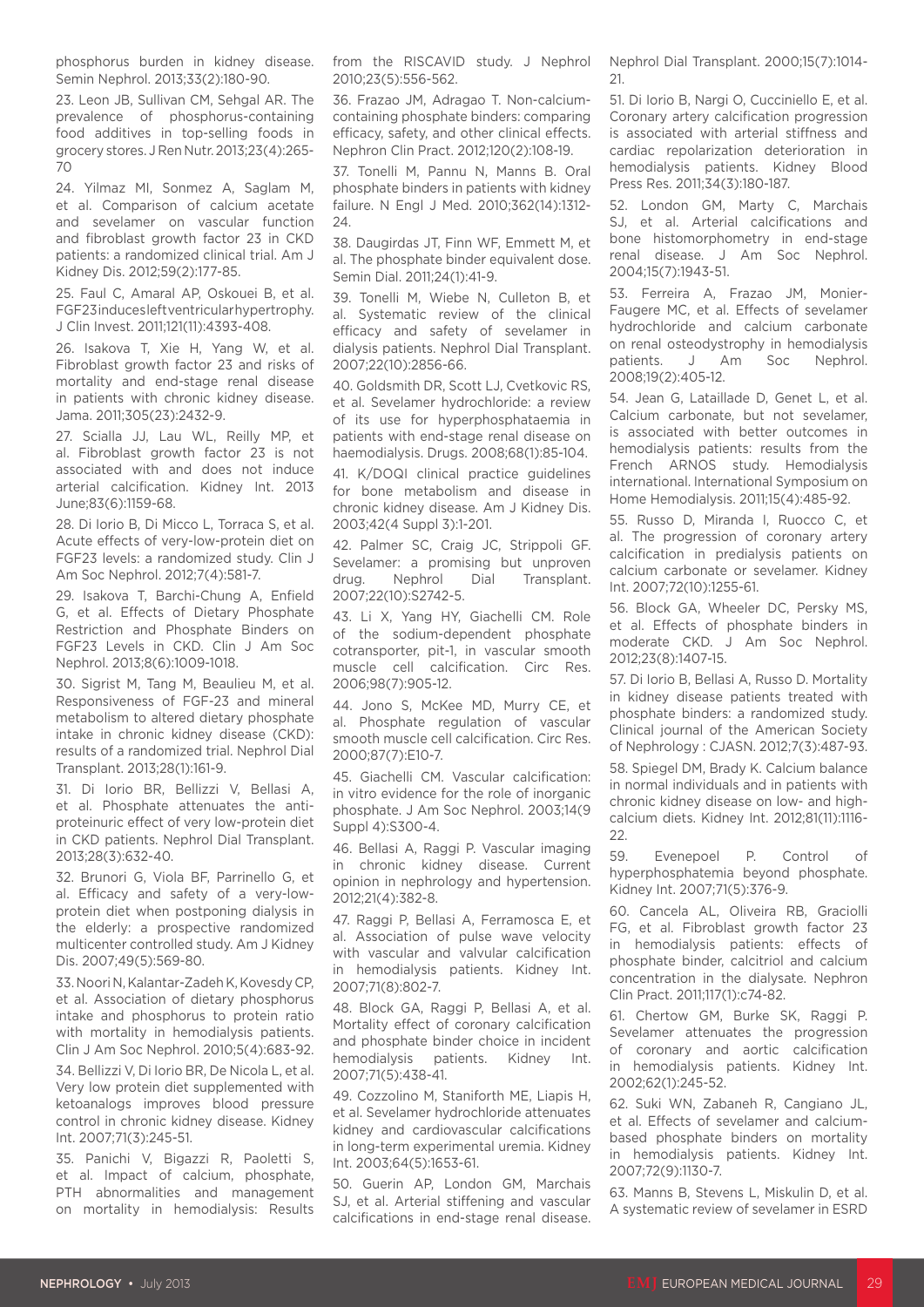and an analysis of its potential economic impact in Canada and the United States. Kidney Int. 2004;66(3):1239-47.

64. Navaneethan SD, Palmer SC, Craig JC, et al. Benefits and harms of phosphate binders in CKD: a systematic review of randomized controlled trials. Am J Kidney Dis. 2009;54(4):619-37.

65. Di Iorio B, et al. Sevelamer versus calcium carbonate in incident hemodialysis patients: Results of an open-label 24-month randomized clinical trial. Am J Kidney Dis. 2013; pii: S0272-6386(13)00688-4. doi: 10.1053/j. ajkd.2013.03.023. [Epub ahead of print]

66. Bolland MJ, Avenell A, Baron JA, et al. Effect of calcium supplements on risk of myocardial infarction and cardiovascular events: meta-analysis. BMJ. 2010;341:c3691.

67. Bolland MJ, Barber PA, Doughty RN, et al. Vascular events in healthy older women receiving calcium supplementation: randomised controlled trial. BMJ. 2008;336(7638):262-6.

68. Coresh J, Selvin E, Stevens LA, et al. Prevalence of chronic kidney disease in the United States. Jama. 2007;298(17):2038- 47.

69. Rizzoli R, Boonen S, Brandi ML, et al. Vitamin D supplementation in elderly or postmenopausal women: a 2013 update of the 2008 recommendations from the European Society for Clinical and Economic Aspects of Osteoporosis and Osteoarthritis (ESCEO). Curr Med Res Opin. 2013;29(4):305-13.

70. Forman JP, Giovannucci E, Holmes MD, et al. Plasma 25-hydroxyvitamin D levels and risk of incident hypertension. Hypertension. 2007;49(5):1063-9.

71. Karohl C, Vaccarino V, Veledar E, et al. Vitamin D status and coronary flow reserve measured by positron emission tomography: A co-twin control study. J Clin Endocrinol Metab. 2012'98(1):389-97.

72. Pilz S, Marz W, Wellnitz B, et al. Association of vitamin D deficiency with heart failure and sudden cardiac death in a large cross-sectional study of patients referred for coronary angiography. The Journal of clinical endocrinology and metabolism. 2008;93(10):3927-35.

73. Forouhi NG, Luan J, Cooper A, et al. Baseline serum 25-hydroxy vitamin d is predictive of future glycemic status and insulin resistance: the Medical Research Council Ely Prospective Study 1990- 2000. Diabetes. 2008;57(10):2619-25.

74. Ginde AA, Mansbach JM, Camargo CA, Jr. Association between serum 25-hydroxyvitamin D level and upper respiratory tract infection in the Third National Health and Nutrition Examination Survey. Arch Intern Med. 2009;169(4):384-90.

75. Pilz S, Kienreich K, Tomaschitz A, et al. Vitamin D and cancer mortality: systematic review of prospective epidemiological studies. Anticancer Agents Med Chem. 2013;13(1):107-17.

76. Schottker B, Haug U, Schomburg L, et al. Strong associations of 25-hydroxyvitamin D concentrations with all-cause, cardiovascular, cancer, and respiratory disease mortality in a large cohort study. Am J Clin Nutr. 2013;97(4):782-93.

77. Ravani P, Malberti F, Tripepi G, et al. Vitamin D levels and patient outcome in chronic kidney disease. Kidney Int. 2009;75(1):88-95.

78. Urena-Torres P, Metzger M, Haymann JP, et al. Association of kidney function, vitamin D deficiency, and circulating markers of mineral and bone disorders in CKD. Am J Kidney Dis. 2011;58(4):544-53.

79. Pilz S, Iodice S, Zittermann A, et al. Vitamin D status and mortality risk in CKD: a meta-analysis of prospective studies. Am J Kidney Dis. 2011;58(3):374-82.

80. Dusso A, Gonzalez EA, Martin KJ. Vitamin D in chronic kidney disease. Best Pract Res Clin Endocrinol Metab. 2011;25(4):647-55.

81. Nair R, Maseeh A. Vitamin D: The<br>"sunshine" vitamin. J Pharmacol vitamin. J Pharmacol Pharmacother. 2012;3(2):118-26.

82. Holick MF. Vitamin D deficiency. N Engl J Med. 2007;357(3):266-81.

83. Saliba W, Barnett O, Rennert HS, et al. The relationship between serum 25(OH) D and parathyroid hormone levels. Am J Med. 2011;124(12):1165-70.

84. Singer RF. Vitamin D in dialysis: defining deficiency and rationale for supplementation. Semin Dial. 2013;26(1):40-6.

85. Horst RL, Reinhardt TA, Ramberg CF, et al. 24-Hydroxylation of 1,25-dihydroxyergocalciferol. An unambiguous deactivation process. J Biol Chem. 1986;261(20):9250-6.

86. Tripkovic L, Lambert H, Hart K, et al. Comparison of vitamin D2 and vitamin D3 supplementation in raising serum 25-hydroxyvitamin D status: a systematic review and meta-analysis. Am J Clin Nutr. 2012;95(6):1357-64.

87. Nigwekar SU, Bhan I, Thadhani R. Ergocalciferol and cholecalciferol in CKD. Am J Kidney Dis. 2012;60(1):139-56.

88. Kandula P, Dobre M, Schold JD, et al. Vitamin D supplementation in chronic kidney disease: a systematic review and meta-analysis of observational studies and randomized controlled trials. Clin J Am Soc Nephrol. 2011;6(1):50-62.

89. Kovesdy CP, Lu JL, Malakauskas SM, et al. Paricalcitol versus ergocalciferol for secondary hyperparathyroidism in CKD stages 3 and 4: a randomized controlled trial. Am J Kidney Dis. 2012;59(1):58-66.

90. Moe SM, Saifullah A, LaClair RE, et al. A randomized trial of cholecalciferol versus doxercalciferol for lowering parathyroid hormone in chronic kidney disease. Clin J Am Soc Nephrol. 2010;5(2):299-306.

91. Jean G, Terrat JC, Vanel T, et al. Daily oral 25-hydroxycholecalciferol supplementation for vitamin D deficiency in haemodialysis patients: effects on mineral metabolism and bone markers. Nephrol Dial Transplant. 2008;23(11):3670-6.

92. Tokmak F, Quack I, Schieren G, et al. High-dose cholecalciferol to correct vitamin D deficiency in haemodialysis patients. Nephrol Dial Transplant. 2008;23(12):4016-20.

93. Vondracek SF, Hoody DW. Combination vitamin D therapy in stage 5 chronic kidney disease. Ann Pharmacother. 2011;45(7-8):1011-5.

94. Kovesdy CP, Ahmadzadeh S, Anderson JE, et al. Secondary hyperparathyroidism is associated with higher mortality in men with moderate to severe chronic kidney disease. Kidney Int. 2008;73(11):1296-302.

95. Bhuriya R, Li S, Chen SC, et al. Plasma parathyroid hormone level and prevalent cardiovascular disease in CKD stages 3 and 4: an analysis from the Kidney Early Evaluation Program (KEEP). Am J Kidney Dis. 2009;53(4 Suppl 4):S3-10.

96. Fernandez-Martin JL, Carrero JJ, Benedik M, et al. COSMOS: the dialysis scenario of CKD-MBD in Europe. Nephrol Dial Transplant. 2012;28(7):1922-35.

97. Llach F, Yudd M. Paricalcitol in dialysis patients with calcitriol-resistant secondary hyperparathyroidism. Am J Kidney Dis. 2001;38(5 Suppl 5):S45-50.

98. Martin KJ, Gonzalez E, Lindberg JS, et al. Paricalcitol dosing according to body weight or severity of hyperparathyroidism: a double-blind, multicenter, randomized study. Am J Kidney Dis. 2001;38(5 Suppl 5):S57-63.

99. Sprague SM, Llach F, Amdahl M, et al. Paricalcitol versus calcitriol in the treatment of secondary hyperparathyroidism. Kidney Int. 2003;63(4):1483-90.

100. el-Reshaid K, el-Reshaid W, Sugathan T, et al. Comparison of the efficacy of two injectable forms of vitamin D3 and oral one-alpha in treatment of secondary hyperparathyroidism in patients on maintenance hemodialysis. Am J Nephrol. 1997;17(6):505-10.

101. Kiattisunthorn K, Wutyam K, Indranoi A, et al. Randomized trial comparing pulse calcitriol and alfacalcidol for the treatment of secondary hyperparathyroidism in haemodialysis patients. Nephrology. 2011;16(3):277-84.

102. Hansen D, Rasmussen K, Danielsen H,